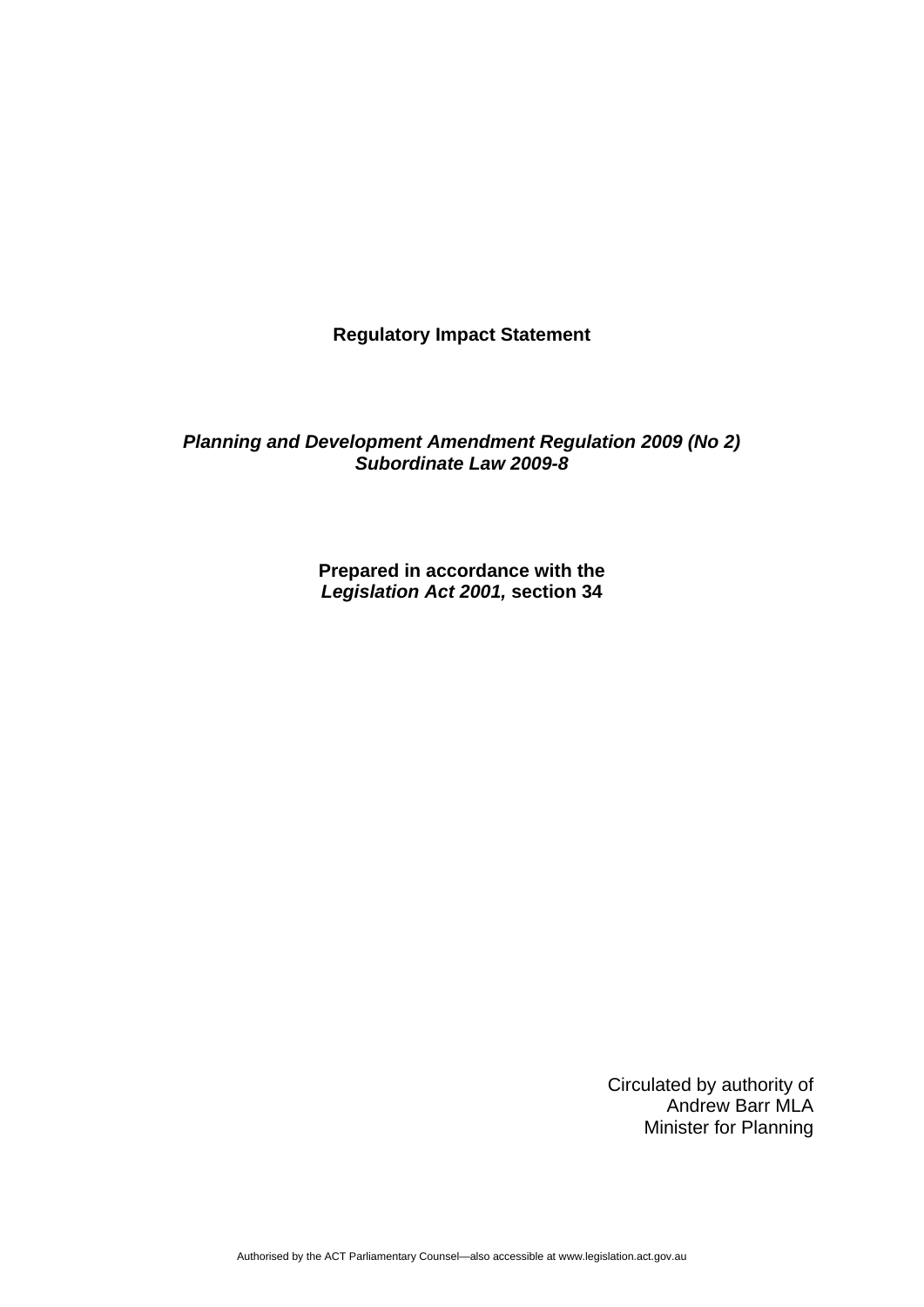## **Overview**

This regulatory impact statement relates to substantive elements of the *Planning and Development Amendment Regulation 2009 (No 2)* (proposed law).

The changes made by the proposed law to the *Planning and Development Regulation 2008* (the regulation) are a continuation of the wider planning system reforms launched by the ACT Minister for Planning in 2004.

The main aim of the reforms was to improve timeliness, transparency and efficiency in the planning processes.

One of the ways the *Planning and Development Act 2007* (the Act) achieves this aim is by allowing straightforward developments of low significance to be exempt from requiring a development approval (DA) (see section 133). The Act removes the requirement for development approval for those projects where the development approval process adds nothing of any significance, for example, for new single residences in Greenfield sites and small structures such as sheds, garages and pergolas. This is because there is little value added in requiring a DA in such cases. The DA process merely verifies that the development is compliant with the relevant codes but does not enhance the quality of the proposed development. The DA process does not alter the proposed design.

The proposed law adds exemptions for specified building work on existing school sites. It does this by amending schedule 1 of the regulation. Schedule 1 is made under section 20 of the regulation. The exempting of a range of developments at public and non-public schools in the proposed law are in addition to a number of exemptions already set out in schedule 1 of the regulation.

The proposed law includes DA exemptions for school buildings such as libraries, halls and gymnasiums and for things other than buildings such as flag poles, bike enclosures, etc.

A regulatory impact statement was prepared and tabled for the regulation and authorising law.

The following is information about the proposed law as required by section 35 of the *Legislation Act 2001*.

### **(a) The authorising law**

The provisions in this proposed law are authorised by the following sections of the Act:

- section 133 What is an exempt development?:
- section 134 Exempt development-no need for development application or approval; and
- section 426 Regulation-making power.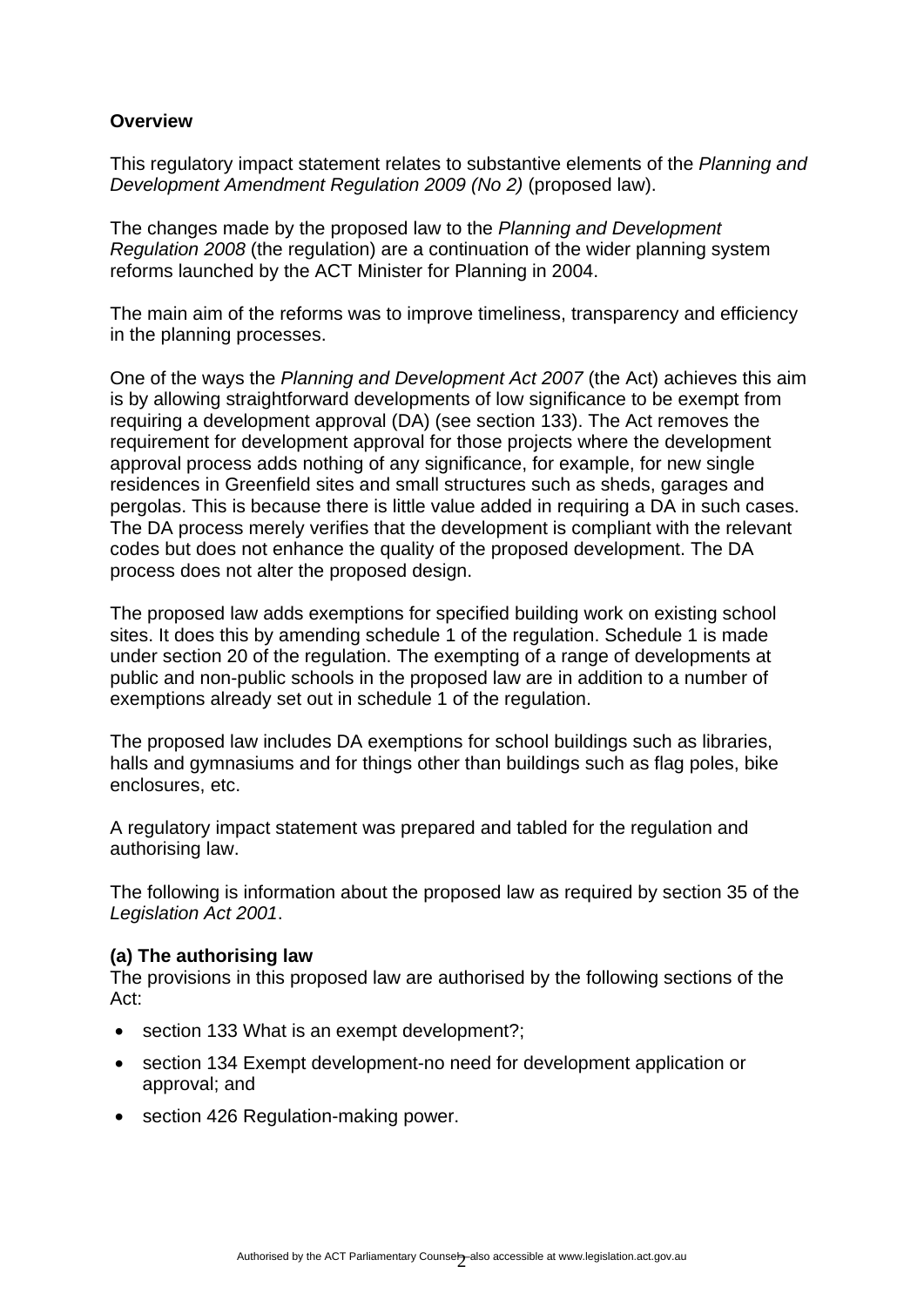### **(b) Policy objectives of the proposed law**

On 3 February 2009, the Commonwealth announced its \$14.7b *Building the Education Revolution* funding package which is a component of the \$42b *Nation Building and Jobs Plan* (the "Cth Plan"). The funding for the Cth Plan is the subject of the *Appropriation (Nation Building and Jobs) Act (No. 1) 2008-2009* (Cth) and the *Appropriation (Nation Building and Jobs) Act (No. 2) 2008-2009* (Cth). It is understood that the *Commonwealth Plan* is intended to provide a stimulus to the national economy to mitigate the effects of the current global financial crisis. The *Commonwealth Plan* provides funding of various projects including a significant amount of funding for new or upgrading of buildings in existing schools. The funds are granted on the condition that they be spent or be committed for spending within a short time period.

ACT Government funding will also be available for school related projects. Given the time frames required by the *Commonwealth Plan* and the availability of the ACT government project funding, it is necessary to amend the regulation in order to limit the potential for individual projects to stall as a result of delays in the development assessment or appeals process.

The proposed law exempts certain building work in existing schools from the need to obtain a development approval.

"School" is to include any primary (including pre-schools) or secondary government or non-government schools (including schools run by Churches or similar religious organisations).

As the proposed law also reflects policy objectives of the Act, a brief summary of the pertinent policy objectives behind the Act is provided.

#### *Policy objectives behind the Act*

One of the key policy objectives of the Government in the development of the Act was to make the planning system simpler, faster and more effective. Pages 2-3 of the Revised Explanatory Statement for the Act states that:

"The Bill is intended to make the Australian Capital Territory's (ACT's) planning system simpler, faster and more effective. The Bill will replace the existing *Land (Planning and Environment) Act 1991* (the Land Act) and the *Planning and Land Act 2002*.

The objective of the Bill is to provide a planning and land system that contributes to the orderly and sustainable development of the ACT in a way that is consistent with the social, environmental and economic aspirations of the people of the ACT, and which is in accordance with sound financial principles.

The most significant change under the Bill is simplified development assessment through a track system that matches the level of assessment and process to the impact of the proposed development. As well as being simpler, more consistent, and easier to use, this system is a move towards national leading practice in development assessment …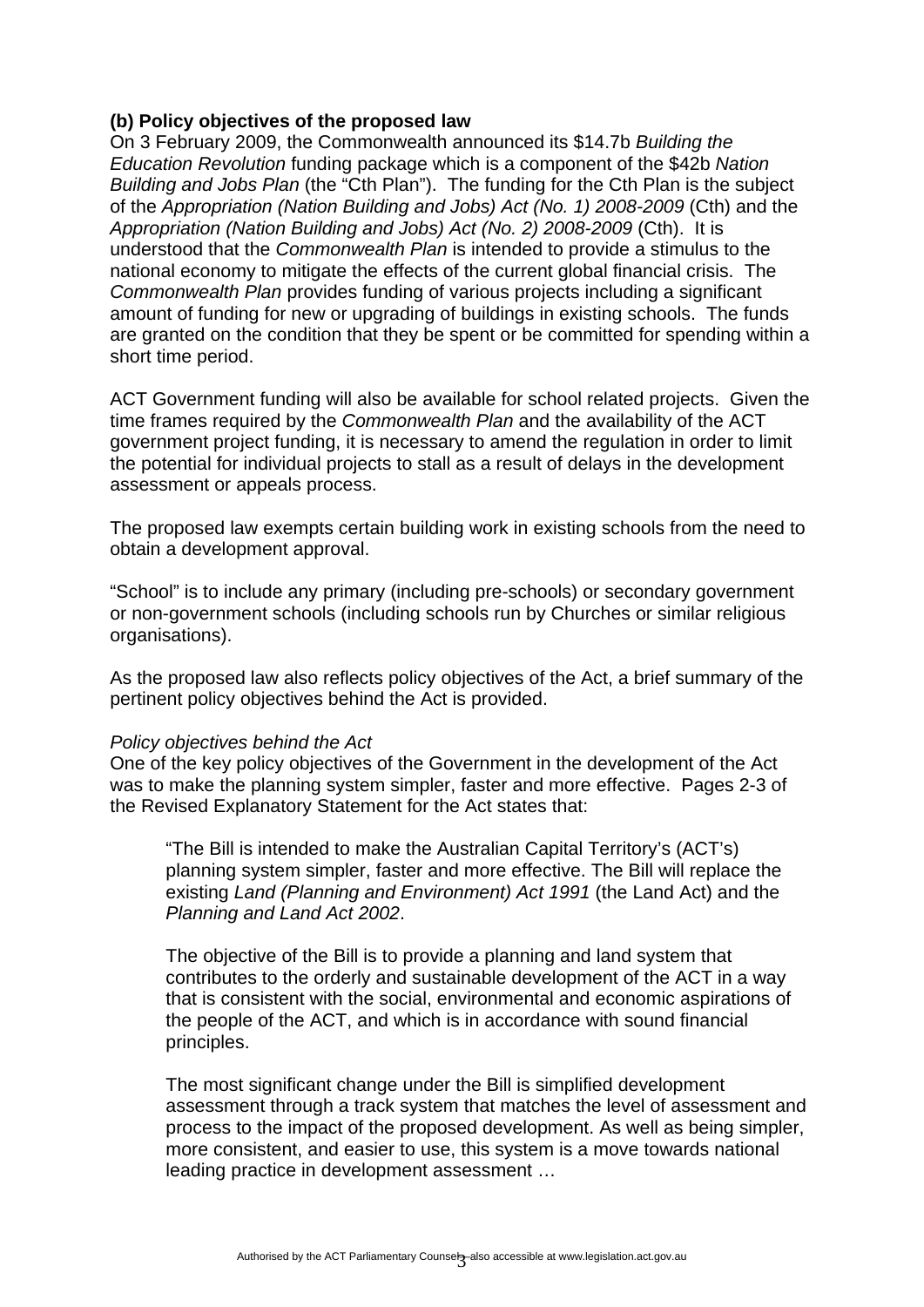The Government wishes to reform the planning system to save homeowners and industry time and money and give them greater certainty about what they need to do if they require development approval. …

The new system will have less red tape and more appropriate levels of assessment, notification and appeal rights. This will make it easier to understand what does and does not need approval, what is required for a development application and how it will be assessed. …"

One of the methods for achieving a simpler, faster, more effective planning system was for the law to permit more developments to proceed without having to go through the development approval process. This approach was noted on page 3 of the Revised Explanatory Statement for the Act:

"The proposed reforms are:

\* *More developments that do not need development approval* [emphasis added]

- \* Improved procedures for notification of applications and third party appeal processes that reduce uncertainty
- \* Clearer assessment methods for different types of development
- \* Simplified land uses as set out in the territory plan
- \* Consolidated codes that regulate development
- \* Clearer delineation of leases and territory plan in regulating land use and development
- \* Enhanced compliance powers. …"

The objective for a simpler, faster, more effective planning system is relevant to concepts of "orderly development" and "economic aspirations of the people of the ACT" which are embedded in the object of the Act (section 6):

### **"6 Object of Act**

The object of this Act is to provide a planning and land system that contributes to the orderly and sustainable development of the ACT—

- (a) consistent with the social, environmental and economic aspirations of the people of the ACT; and
- (b) in accordance with sound financial principles."

#### *Policy objectives of the proposed law*

The main policy objective of the proposed law is to ensure efficiency in the uptake of additional Commonwealth and Territory funding that is only available for a limited period of time and has the important purpose of stimulating the economy. The main objective behind the additional funding is to stimulate the economy in order to cushion the Territory (and Australia) from the current global financial crisis. Therefore, time is of the essence if the additional funding is to serve its purpose and it was imperative that development approval processes did not delay commencement of projects.

The policy objectives of the proposed law are also to further the policy objective behind the Act, that is, a planning system that is simpler, faster, and more effective. The Act has now been in operation since 31 March 2008 and through monitoring of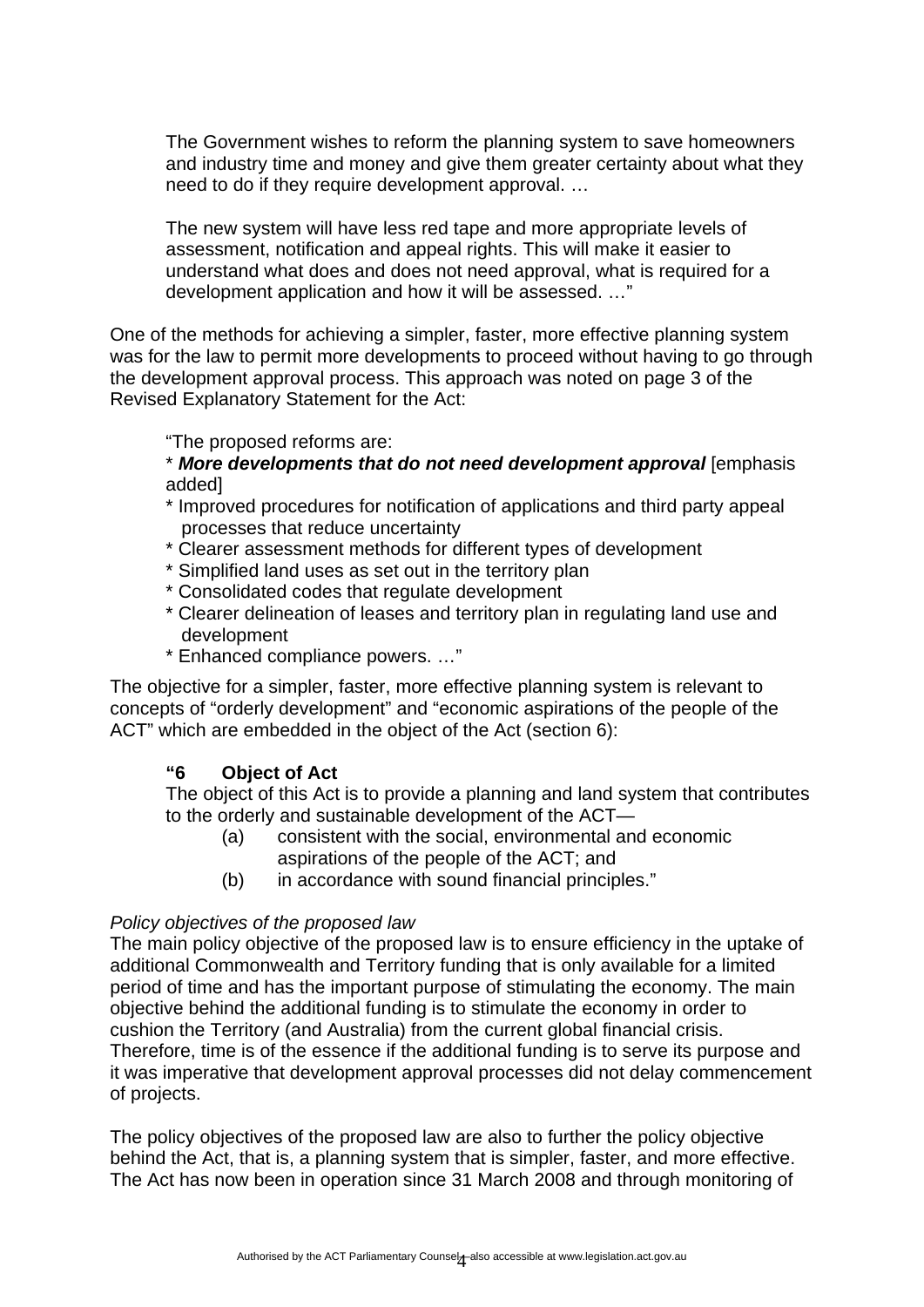the operation of the Act and in consultation with industry it is evident that greater efficiencies can be achieved ahead of broader DA exemptions. The proposed law introduces changes that enhance the operation of the existing DA exempt process.

In summary, the reforms are consistent with one of the principal aims behind the authorising law, which was to create a planning and development assessment system that is simpler, faster and more effective. The exempt category offers significant savings in time, effort and costs for those who were previously required to obtain development approval under the *Land (Planning and Environment) Act 1991*.

# **(c) Achieving the policy objectives**

The proposed law achieves the policy objectives by amending the regulation to exempt specified building work on existing schools from the need to obtain a DA.

The proposed law was anticipated in announcements made by the ACT Minister for Planning on 19 February 2009 and thereafter.

Schedule 1 of the *Planning and Development Regulation 2008* made under s20 of the regulation already exempts a number of matters from the need to obtain development approval (DA). The proposed law amends schedule 1 so that it also exempts certain developments on existing schools sites.

The proposed law includes DA exemptions for school buildings such as libraries, halls and gymnasiums and for things other than buildings such as flag poles, bike enclosures, etc.

The exemptions apply as follows:

### **1. DA exemptions for school main buildings:**

- Apply to both private and public schools;
- The exemption will only apply for 4 years unless specifically extended by the ACT Legislative Assembly;
- If a school project does not meet the physical parameters required for the DA exemption set out in this amending regulation or the project affects a regulated tree<sup>[1](#page-4-0)</sup> or heritage site<sup>[2](#page-4-1)</sup>, a DA is required.
- if a school project does not meet one of the general exemption criterion (set out in ss1.10-1.18 of schedule 1 to the regulation), a DA is required (eg if the proposal contravenes the Heritage Act (s1.14 of schedule 1) then a DA is required)

## **2. DA exemptions for school projects other than main buildings, for example, bike enclosures, flag poles**

- Apply to both private and public schools;
- The exemptions will apply indefinitely but must be reviewed by the planning and land authority after 4 years;

1

<span id="page-4-0"></span><sup>1</sup> see the *Tree Protection Act 2005*

<span id="page-4-1"></span><sup>2</sup> see the *Heritage Act 2004*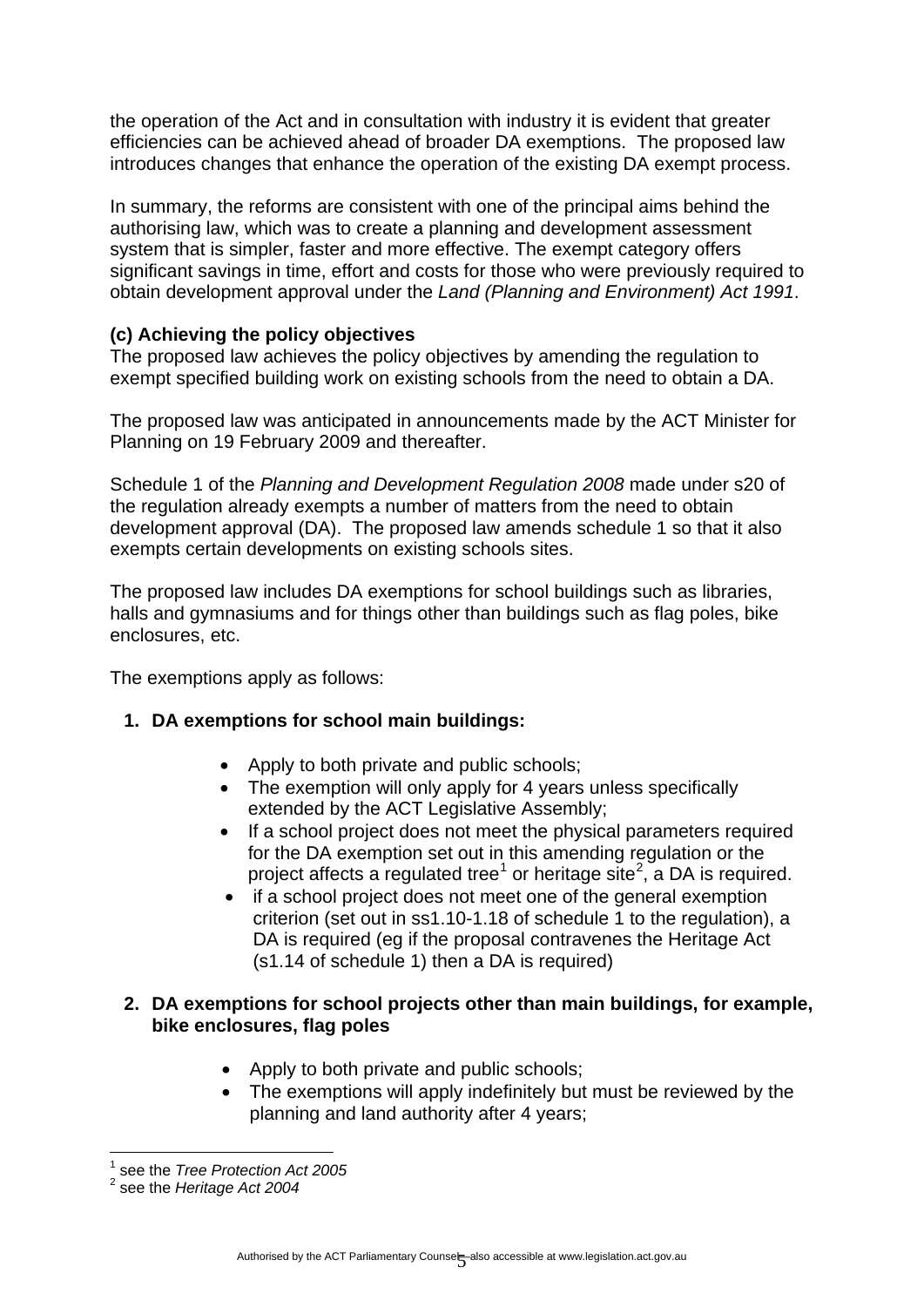- If a school project does not meet the physical parameters required for the DA exemption set out in this amending regulation or the project affects a regulated tree or heritage site, a DA is required.
- if a school project does not meet one of the general exemption criterion (set out in ss1.10-1.18 of schedule 1 to the regulation), a DA is required (eq if the proposal contravenes the Heritage Act (s1.14 of schedule 1) then a DA is required)

The reason for the time limit of 4 years for exemptions for main building school projects is related to the source of funding for these sorts of projects. It is anticipated that Commonwealth and Territory funding sources will be available for government school projects of this type with the intention that the funding be spent in the short term over the next 4 years for the benefit of schools and the economy of the Territory as a whole. In some cases, failure to utilise the funds could risk loss of the funds resulting in reduced benefits to schools and the economy.

The other exemptions for projects such as installing flag poles are to apply indefinitely, subject to review. Such projects are relatively minor in comparison with school main buildings and as such, it is appropriate for these matters to be exempt irrespective of the immediate issue of funding. As a result, these exemptions apply indefinitely with the proviso that their operation is to be reviewed by the authority after a period of 4 years.

The various parameters set out in this amending regulation were formulated with reference to present community facilities zoning controls in the Territory Plan and in consultation with ACT Department of Education and independent schools representatives.

The main rationale for the determination of the parameters was to ensure protection of the amenity of adjoining areas (for example, minimisation of overlooking or overshadowing) and to ensure school sportsgrounds and ovals could not be built on because they are used outside school hours.

### **(d) Consistency of the proposed law with the authorising law**

The authorising law, section 133(c) of the Act (What is an exempt development?), entitles the regulation to prescribe development that is exempt from requiring development approval.

Under s133 of the Act, section 20 of the regulation (Exempt developments—Act, s 133, def exempt development, par (c)), specifies development that is DA exempt. In summary, under s20 of the regulation schedule 1 lists exempt development. Development may also be exempt notwithstanding non-compliance with schedule 1 provided the non-compliance meets criteria in schedule 1A. Note: the development tables of the Territory Plan may also specify development that is DA exempt (refer s133) and development specified in s134 of the Act is also DA exempt.

The proposed law includes new DA exemptions for certain building works in existing schools. As the parameters of the exemptions are tightly prescribed in the proposed law, the proposed law is consistent with the authorising law.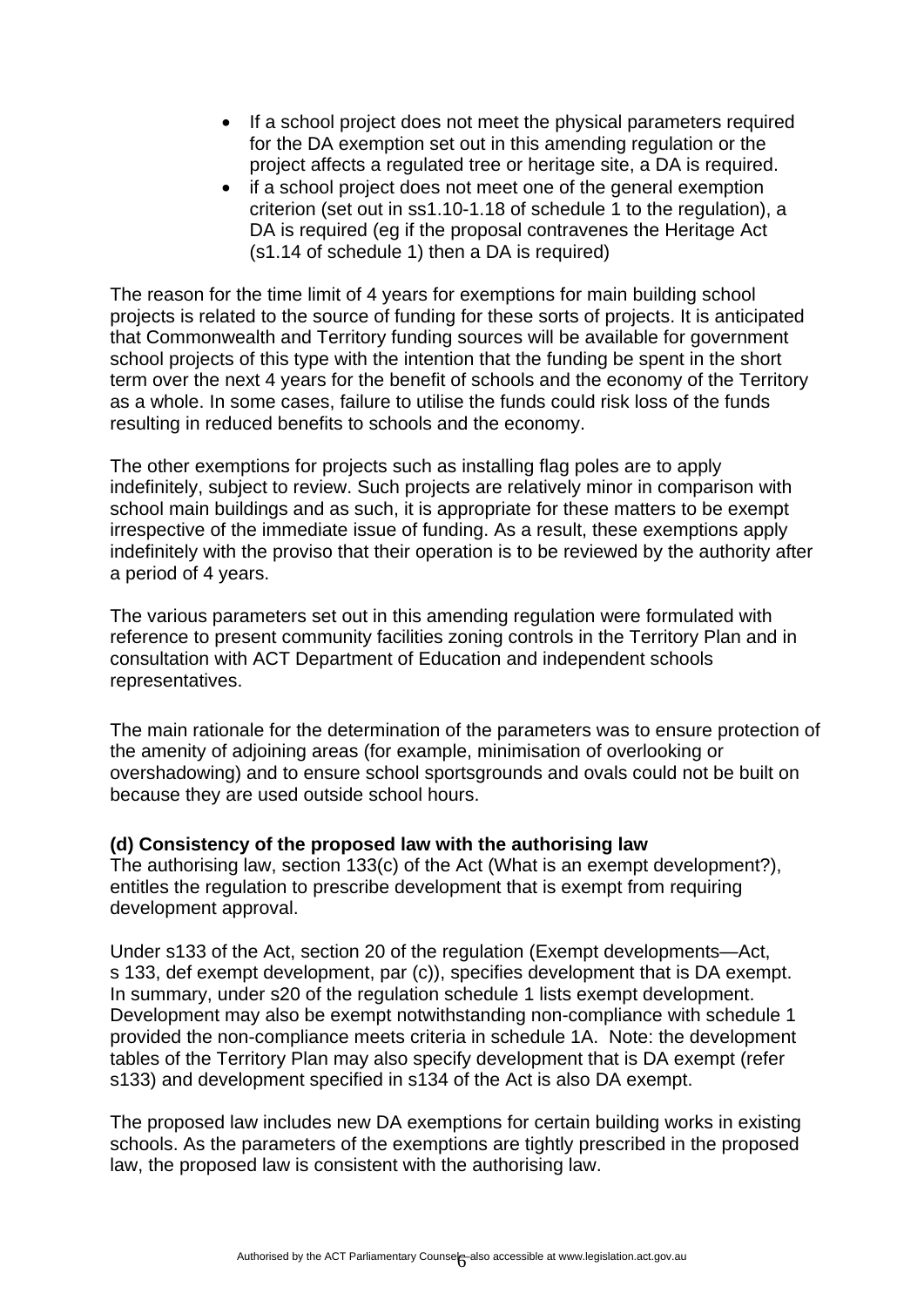As indicated above, the proposed law is also consistent with the Government objectives behind the making of the Act and the objects stated in section 6 of the Act.

### **(e) the proposed law is not inconsistent with the policy objectives of another territory law.**

The proposed law is not inconsistent with the policy objectives of another territory law. Although schedule 1 describes circumstances in which development may be exempt from requiring development approval, the schedule does not remove the requirement for development to comply with other applicable Australian Capital Territory legislation (see section 1.4 of schedule 1). For example, if the schedule provides that certain dwellings may be constructed without a development approval under the *Planning and Development Act 2007*, it may be that other authorisations are needed under other laws, such as a building approval under the *Building Act 2004*. Work may also be required to be done by the holders of relevant licences issued under the *Construction Occupations (Licensing) Act 2004*.

### **(f) Reasonable alternatives to the proposed law**

There were 2 alternatives to the proposed law.

New legislation could have been passed but it was considered more efficient to use a legislative framework that was already in place, that is, section 133 of the Act relating to exempt development.

Alternatively, the authority could have modified the DA process administratively. Reforms to the DA process to make it more efficient are continuing but the greatest time can be gained by removing the DA process altogether by exemption. DA changes cannot change the time taken to go through the processes associated with the DA process.

Utilising the existing exemption legislative framework maximises the timeliness of the reforms and given that the exemptions only apply to existing school campuses, the risk of adverse impacts on the public is contained.

### **(g) Brief assessment of benefits and costs of the proposed law**

The reforms delivered by the proposed law are twofold - increased flexibility in applying the DA exemption framework and a reduced need for obtaining a DA for development achieving significant benefits to the community through:

### **1. Construction cost benefits**

The regulation, through removal of DA requirements will permit construction work to commence relatively earlier in the relevant project. This will improve timeliness of construction work and reduce related costs.

### **2. Reduction in DA application fees and timeframes**

Schools can save application fees that would be incurred if they had to lodge a development application for development approval. Further, by not requiring a development approval, the proposed law allows development to commence sooner, thus reducing the overall timeframe for the development.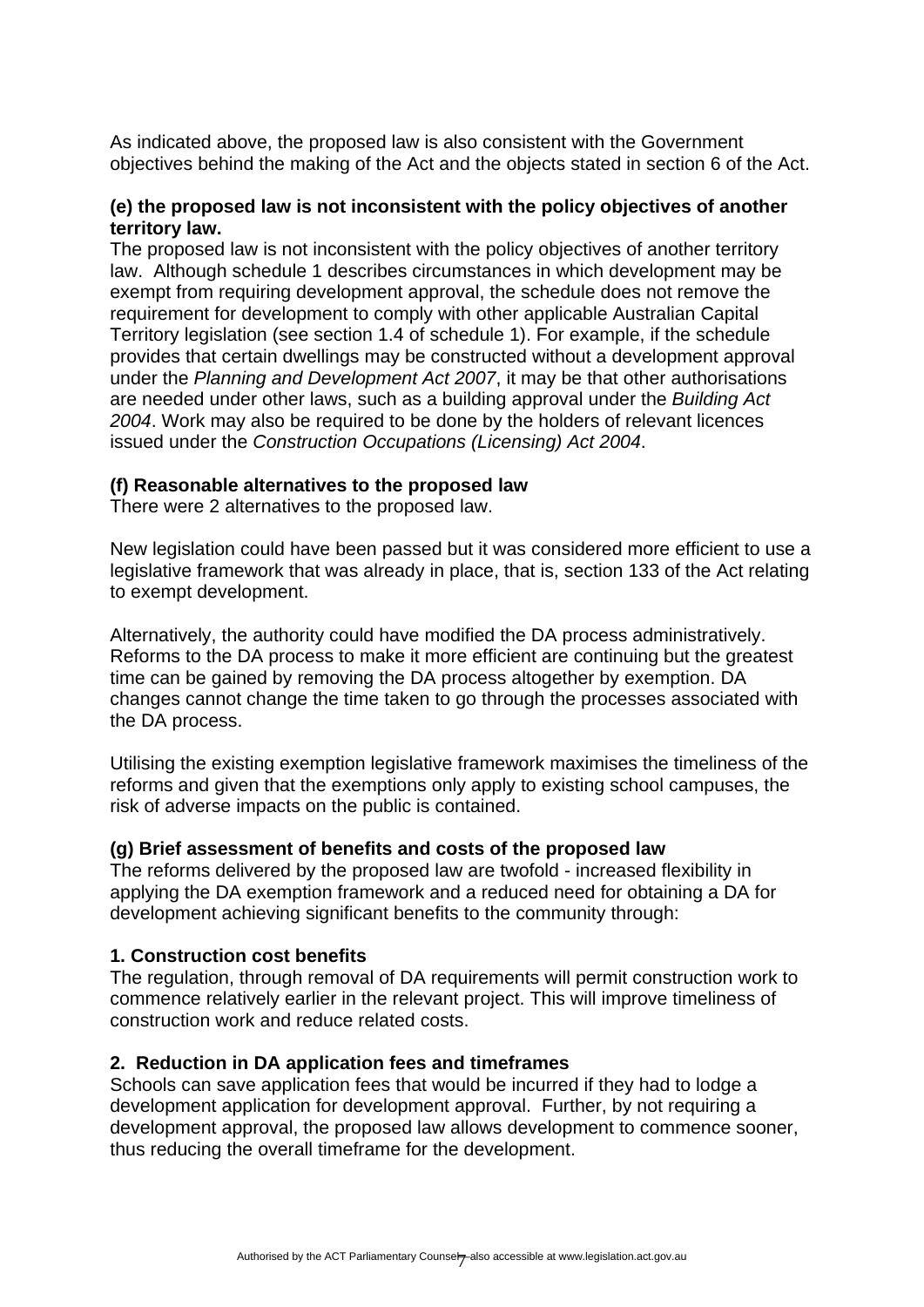However, these cost savings may be reduced if there is an increase in fees charged by building certifiers to determine if the building/s are DA exempt when the certifier is assessing the development for building approval (BA) under the *Building Act 2004*.

Development approvals have statutory timeframes, may require public notification, referral to other agencies and formal amendment if there is an existing DA. The proposed law reduces timeframes by removing the need for a DA and reduces associated costs, other than the application fee. For example, for a DA that requires public notification, fees are levied to cover the public notification process. Public notification fees range from \$215 for *minor* notification to \$830 for *major* notification. The proposed law removes the need for these fees for development proposals that will no longer require development approval.

## **3. Other general benefits**

The proposed law broadens the circumstances in which DA exempt development can occur and ensures consistency in the application of the exempt development framework.

Further, the proposed law, by ensuring greater certainty, provides an opportunity for the planning and land authority to direct limited resources to the assessment of more complex development proposals. This has a flow-on benefit of delivering greater efficiencies by allowing building to commence sooner and costs to be kept to a minimum.

The proposed law also represents a further implementation of the underlying principles of the planning reform as agreed upon by the community and Government<sup>[3](#page-7-0)</sup>, and is a timely response to the Commonwealth's \$14.7b *Building the Education Revolution* funding package.

## **(h) Brief assessment of the consistency of the proposed law with Scrutiny of Bills Committee principles**

The legislative reform introduced by the Act was comprehensive and the Act and regulations formed an integral part of a single package of planning reforms. The regulation, which is to be amended by the proposed law, was developed more or less concurrently with the Act and gave effect to matters the Act allows to be prescribed by regulation.

General principles of the authorising law have been assessed by the Human Rights Commissioner and all issues responded to.

The matter that needs to be addressed by this Regulatory Impact Statement in terms of consistency with the Committee's principles is:

### *A reduction in ability to comment on proposed development*

Development in the merit and impact tracks must be publicly notified and open to public comment (see section 121 and 130 of the Act).

<span id="page-7-0"></span> 3 For more details of the reforms see the Regulatory Impact Statement for the *Planning and Development Regulation 2008.*